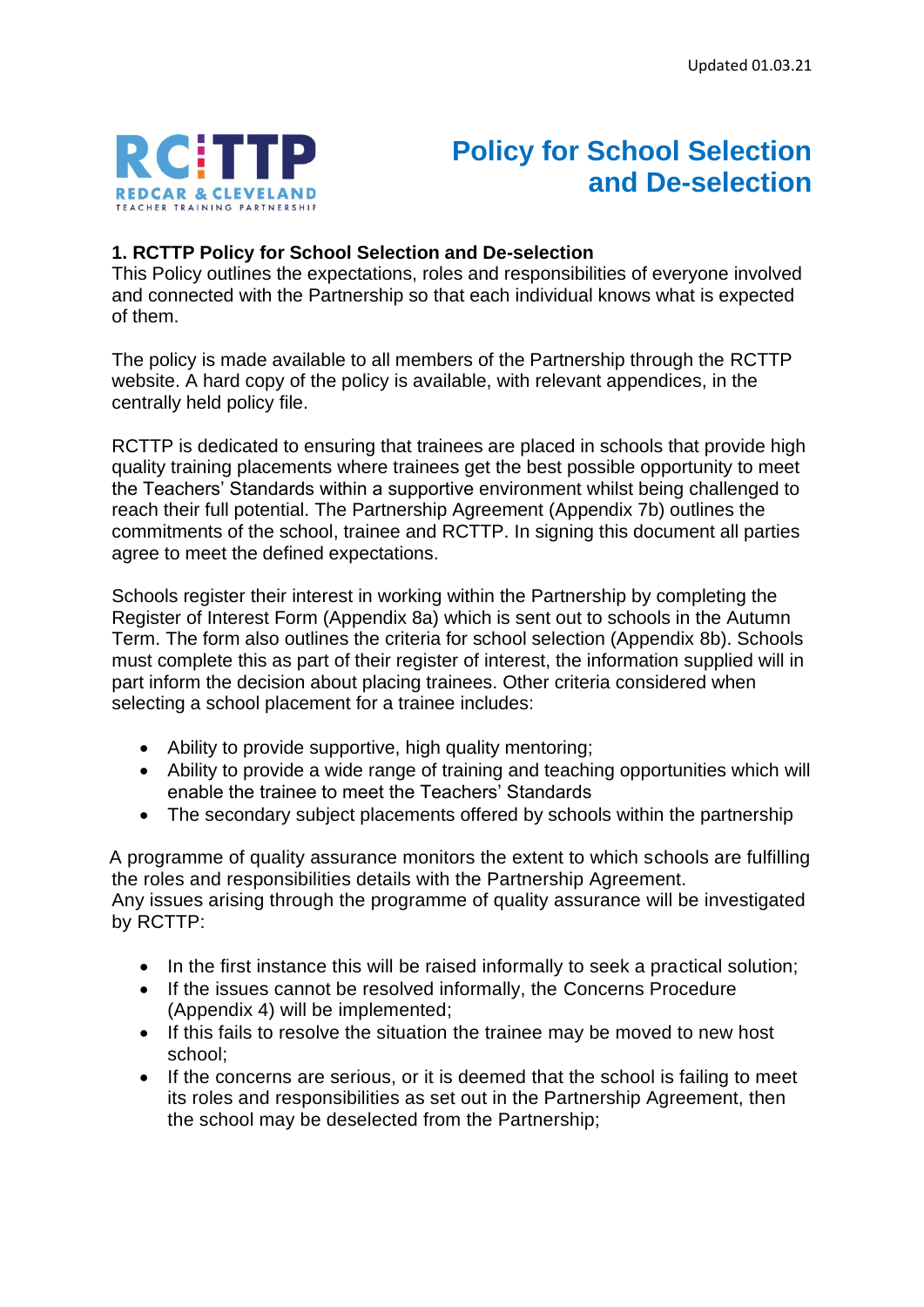RCTTP need to be satisfied that partner schools have the capacity to undertake their responsibilities. Where a school has serious weakness or is in special measures, RCTTP may still chose to place trainees within the school, especially if the improvements to be made do not affect the subject or age range of the training. RCTTP needs to be confident that the trainee will not be disadvantaged by the school experience. The Programme Manager will discuss the placement of trainee(s) with the Headteacher of a Partnership School with serious weaknesses or which is in special measures. Should the placement be deemed to be suitable by both parties, additional Partnership Tutor Visits will be made during the training year to monitor the quality of training and the situation will be kept under close review**.**

Should RCTTP feel that a trainee is being disadvantaged by their school experience, or a school feel that a trainee placement is not working out, RCTTP will endeavour to secure an alternative placement for the trainee.

## **2. Roles and responsibilities**

#### **2.1 Executive Committee**

The Executive Committee will:

- receive progress reports from the Programme Manager;
- discuss and approve any request for de-selection of a school based on continual non-attendance at Partnership meetings;
- discuss and approve any request for de-selection of a school based on failure to meet conditions set out in the Partnership Agreement
- assess and monitor the impact of this policy by annually reviewing any action taken under it.

## **2.2 Programme Manager and/or Course Leader**

The Programme Manager and/or Course Leader will:

- report to the Executive Group any concerns about the quality of school placements
- report to the Executive any school not fulfilling obligations laid out in the Partnership Agreement
- bring to the attention of the Executive Committee any incidence of continued non-attendance at Partnership meetings or training events.

## **2.3 Partnership Staff**

• Will familiarise themselves with this policy and their resulting responsibilities.

## **3. Complaints Procedure**

If anyone in the Partnership feels that this policy is not being followed then they should raise the matter with the Programme Manager who will facilitate the